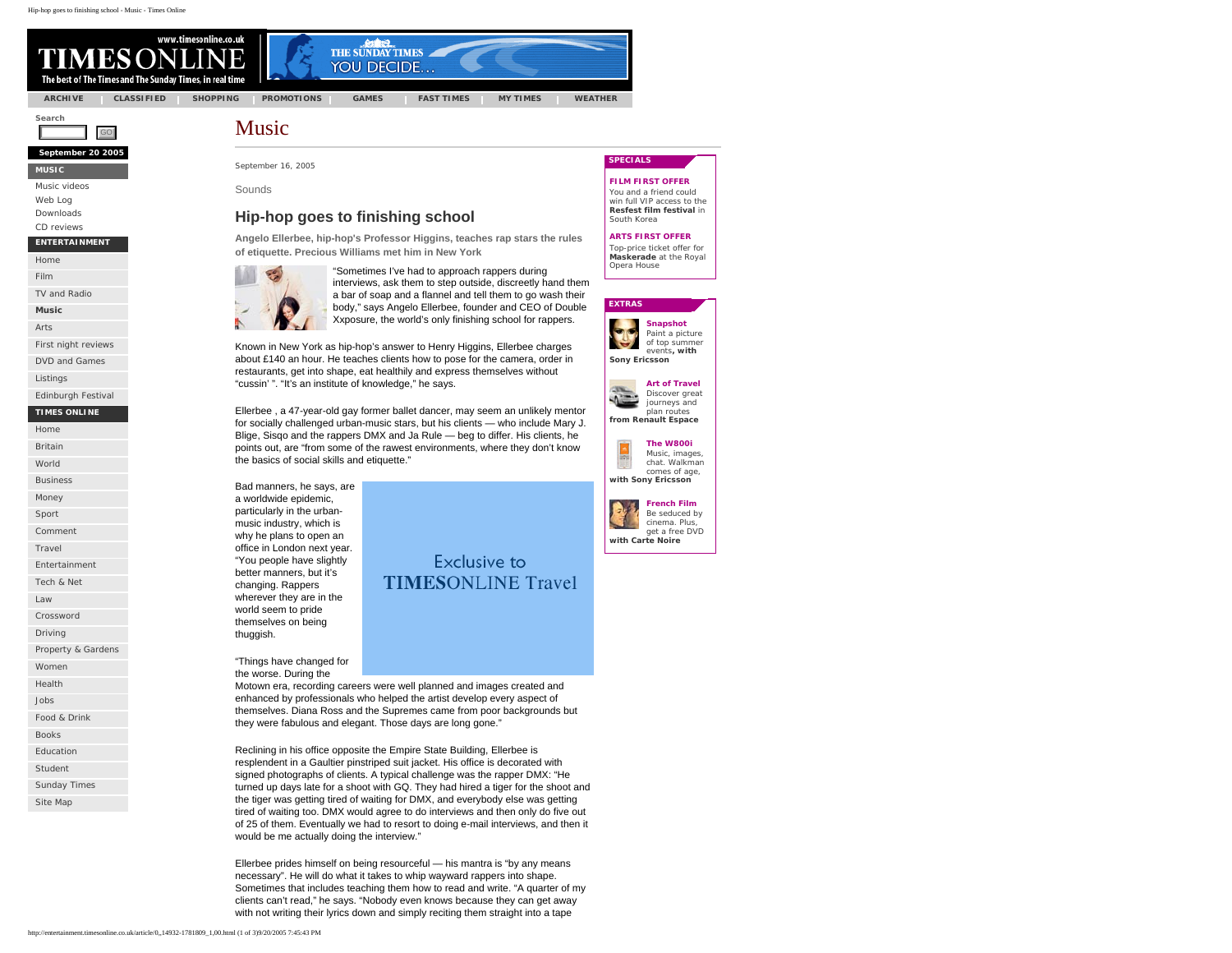#### Hip-hop goes to finishing school - Music - Times Online

#### **SPECIAL REPORTS**

[Management Issues](http://business.timesonline.co.uk/section/0,,24149,00.html)

[Making Skills Work](http://business.timesonline.co.uk/section/0,,24009,00.html)

[European Cities](http://travel.timesonline.co.uk/section/0,,23809,00.html)

[Arts Power 100](http://entertainment.timesonline.co.uk/section/0,,23869,00.html)

[The Art of Travel](http://driving.timesonline.co.uk/section/0,,19889,00.html) 

[Child Welfare](http://www.timesonline.co.uk/section/0,,19050,00.html)

[At Your Service](http://business.timesonline.co.uk/section/0,,23449,00.html)

[Snapshot of summer](http://technology.timesonline.co.uk/section/0,,23370,00.html)

[Men's Style](http://www.timesonline.co.uk/section/0,,20029,00.html)

[Everyday Revolution](http://technology.timesonline.co.uk/section/0,,22469,00.html)

[French Film Café](http://entertainment.timesonline.co.uk/section/0,,20572,00.html)

[Business Travel](http://travel.timesonline.co.uk/section/0,,11250,00.html)

SEARCH TIMES ONLINE



NEWSPAPER EDITION **> THE TIMES**  $\rightarrow$  THE SUNDAY TIMES



recorder. But I have a subliminal reading test. I invite them to my house, put on the video of the movie Native Son, and get out the popcorn.

"Afterwards I hand them a copy of the novel by James Baldwin that inspired the book. I give them two weeks to read it and then ask them how they thought the book compared with the movie. The book is entirely, 100 per cent different, from the film. If they say it was the same, or if they have no comment at all, I conclude that they can't read but are too proud to admit it. And if they can't read a book, how are they going to read and understand a recording contract? "If you can't read, there's no pot of gold at the end of the rainbow for you."

Ellerbee first noticed the plight of talented but illiterate and socially challenged artists when he worked briefly in PR at Chrysalis Records in the 1980s: "They were raw. They made fools of themselves often and had no idea. There was nobody to teach them the basic social graces that we should be taught by our parents."

Although Ellerbee grew up in the projects of New Jersey, his mother taught him manners. Now he's going back to the projects on a reality TV show called Charmed to share what he's learnt, like a modern-day My Fair Lady. Today, the etiquette guru is providing a crash course in manners to Field Mob, a burgeoning rap duo from Georgia. The rappers — who want Ellerbee to teach them how to behave in restaurants and impress music-industry executives are late. Two hours late. "But that's still early for rappers," says Ellerbee. "They'd have to be five hours late before it's considered late. Some of them turn up days late." He chuckles to himself then shakes his sleek head.

Finally, Field Mob arrive, two and a half hours late, their waistbands drooping almost to their ankles. Ellerbee swoops out of his office to meet them and gets straight down to basics. "Y'all reading contracts these days?" he asks. "Do you have a lawyer?" The rappers mumble an incoherent response.

Ellerbee's assistants have set up a makeshift restaurant table in a corner office, with crystal wine glasses, candles and a damask tablecloth. The rappers are seated and wine is poured. "S\*\*\*! He gave us real wine," exclaims one, taking a gulp.

"What's the first thing you should do when you sit down at a table?" Ellerbee asks. "Eat!" they say in unison. "The napkin," says Ellerbee, grimacing. "Do either of you know what to do with it?" There are confused stares. "You put it in your lap," Ellerbee says. "Not like a shawl around your shoulders. Don't use it to wipe your nose with. Making it in this industry is not just about getting cars and jewellery and women."

At the mention of the word "women" the rappers' eyes light up. "Some of these rappers get carried away by their fame and start imagining that they are Tom Selleck or something, that they are sex machines," Ellerbee whispers.

"They will demand a female journalist for interviews and then spend the whole time winking at her and imagining she is there to have sex with them. They lose the point of who they are and why the journalist is there and then get upset when the article comes out stupid."

Speaking of interviews, the Ellerbee alumnus Mary J. Blige challenged an interviewer to a fistfight early in her career. Was this before or after she'd graduated from the charm guru's boot camp?

"Mary," says Ellerbee fondly. "She needed work. That happened before I worked with her. Like a lot of people, she needed to learn to express herself without resorting to anger. It was a long journey. Working with these artists is like brewing real coffee: it takes time for it to be ready. The good stuff is not instant. But Mary has finally brewed into a lady. And she's reading books now, too."

**Page 2: Angelo's tips for new stars** 

Page 1 || **[Page 2](#page-2-0)**